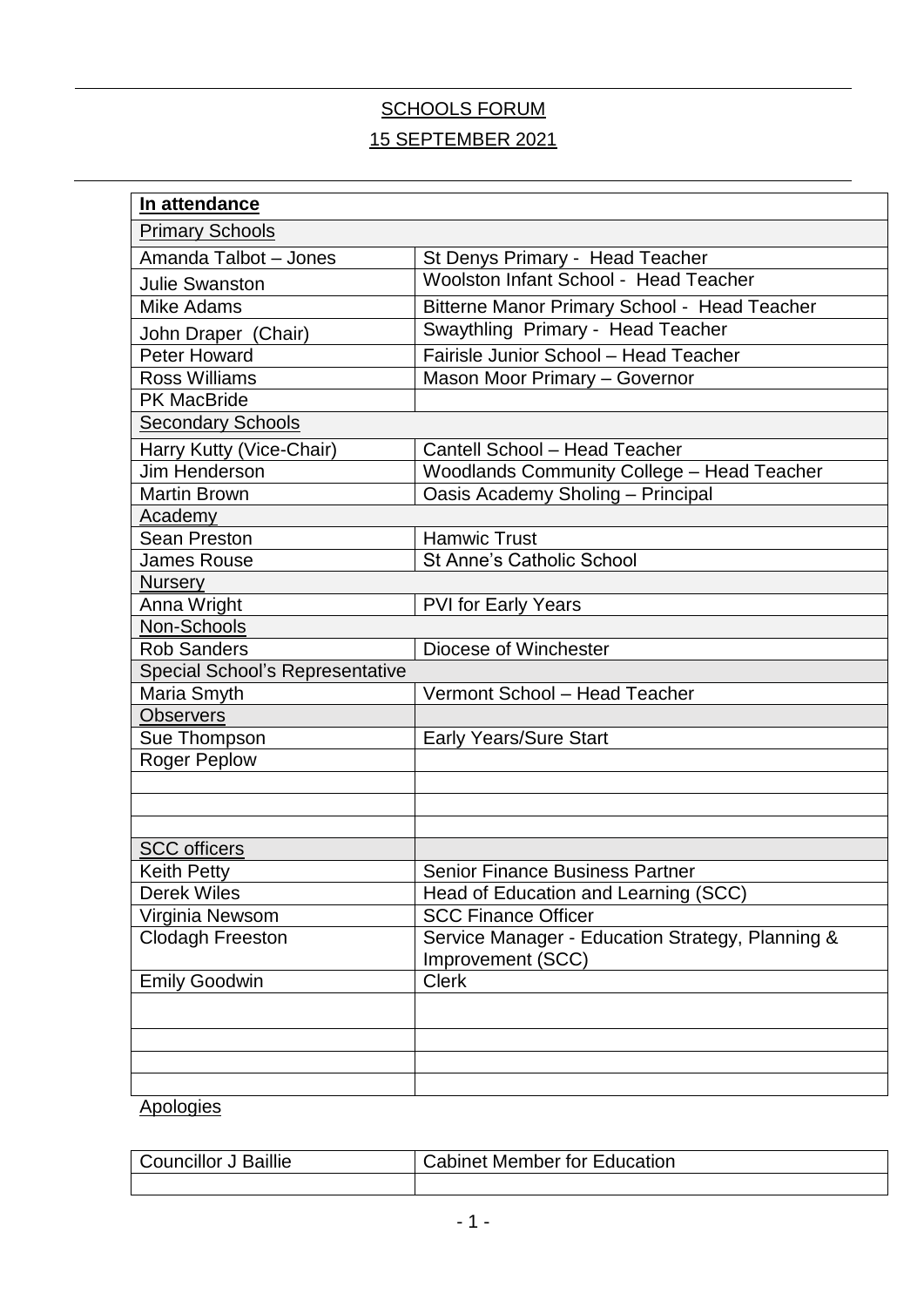## 4. **APOLOGIES AND CHANGES IN MEMBERSHIP (IF ANY)**

Apologies were noted from Councillor J Baillie – Cabinet Member for education

### 5. **ELECTION OF CHAIR AND VICE CHAIR**

John Draper was elected as Chair from September 2021 to September 2023 Harry Kutty was elected as Vice Chair from September 2021 to September 2023

## 6. **MINUTES OF PREVIOUS MEETING**

RESOLVED: that the minutes for the Forum meeting held on 14 July 2021 be approved as a correct record with the following amendment.

It was noted that James Rouse had been in attendance at the meeting on 14 July 2021.

#### 7. **MEMBERSHIP OF THE FORUM - TERMS OF REFERENCE**

The Forum received and noted the membership and the Terms of Reference for the Schools Forum.

#### 8. **MEMBERS NOTED THE REQUIREMENT TO FDILL IN AND RETURN DECLARATIONS OF INTEREST**

Members noted the requirement to fill in and return a declaration of interest.

### 9. **UPDATE ON SECONDARY SCHOOLS EXPANSION**

The Forum noted that the expansion of St. Marks all through schools was on track and that there would be a topping out ceremony for the school on 16 September.

#### 10. **UPDATES ON SCHOOL NATIONAL FUNDING FORMULA (NFF) 2019/20 - ON THE BASIS OF STAGE 2 RESPONSE AND DFE FINAL PROPOSALS**

The Forum received an update from Virginia Newsom, Finance Officer, on the local response to the government consultation on the National Funding Formula.

The Forum noted that the local scheme was detailed in the additional papers attached to the agenda and that any response received from local schools would be included in the Forums response to the consultation.

### 11. **UPDATE ON FUNDING FOR SCHOOL PLACEMENT INCREASE**

The Forum considered the briefing paper on the expansion of Hope School, which provided an update on Department for Education funding for a two form of entry primary school. Hope is currently a one form entry school.

Southampton City Council Officers Clodagh Freeston, Service Manager – Education Strategy, Planning and Improvement, and Derek Wiles, Service Lead - School Improvement, were present and with the consent of the chair addressed the Forum.

The Forum particularly noted the following: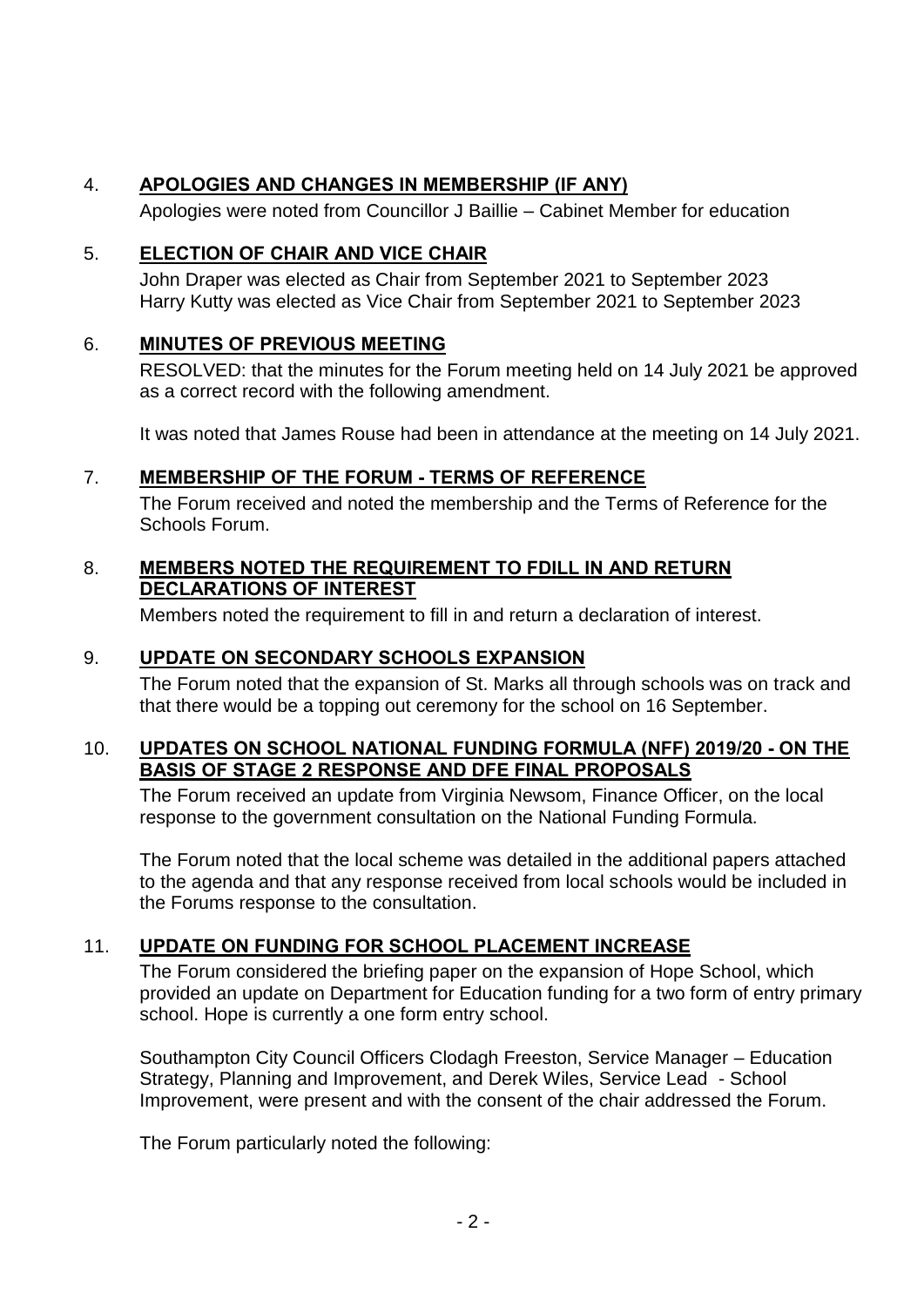- It had been a surprise that this item was on the agenda as the forum had not been aware of this matter before the cabinet decision was made, and had only learnt of it via the local press.
- Primary schools had recently been required to reduce their Published Admission Number (PAN) and make staff redundant due the surplus of primary school places in the city. Some of these schools are adjacent to Hope.
- The Hope school was a two form entry school when it originally opened and has never been able to fill those places. The PAN for September 2022 was 30 pupils.
- The Hope school was part of the New Generation Academy Trust and was located in the central planning region of the city.
- The new housing that had been built in the city had resulted in a redistribution of pupils throughout the city rather than an increase in the central area pupil population.
- Pupil forecasting detailed that there would be a surplus of 221 Reception Year places in September 2021, which would rise to a surplus 291 by September 2025. The forecasting included a planned reduction of PAN by 200 in September 2022.
- The Pupil forecasting had taken into consideration new building plans for the City.
- The planned reductions in school PAN's has been carried out through formal consultation on school admission policies.
- Further reductions in the PAN of primary and infant schools would be required in the coming years to protect school budgets and their capacity to deliver effective education.
- There is a surplus of primary school places but there is a shortage of secondary schools places and provision for pupils with Special Education Needs and Disabilities (SEND).
- The need for more secondary school places and SEND provision had been reported to the Department for Education, through the statutory reporting mechanisms.
- Information about the long-term plans for funding the school or the economic viability for the school was not available.

## **RESOLVED** that:

- (i) the Forum supported the view that more suitable accommodation should be sought for the Hope School
- (ii) the Forum considered that the plans to increase the PAN for the Hope School from 30 to 60 would have an adverse impact on the existing schools and the provision of education in the city when there was a surplus of primary schools places which had required local schools to reduce their PAN and make staff redundances; and
- (iii) the Forum would write a letter to the Council requesting that they take the view of the Forum into account in their decision making

## 12. **PFI**

The Forum received an update from Virginia Newsom, Finance Officer, on the PFI consultation.